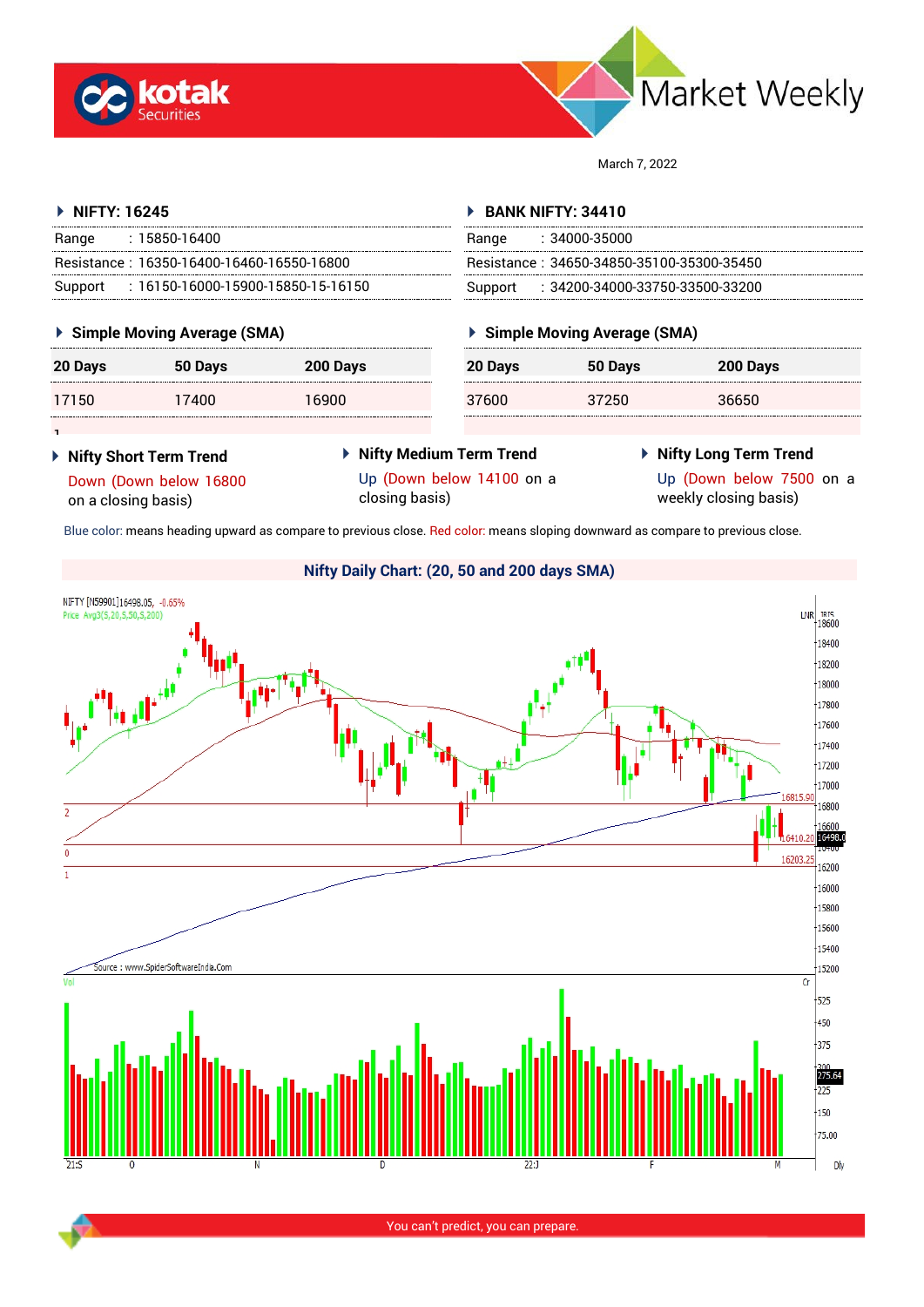#### **Market Analysis**

**Nifty/Sensex Weekly View:** The last week saw a volatile trading session in the benchmark indices. After roller-coaster momentum, Nifty closed down 416 points while Sensex was down 1525 points. Rising crude oil prices and uncertain global outlook continue to be a major concern for investors. Among sectors, during the week, the metal index outperformed over 7 per cent. On the other hand, there was a sharp sell-off in auto and banking stocks. As a result, the Auto index corrected over 9 per cent and the Banking Nifty lost over 5.63 per cent.

Technically, after a sharp pullback rally, Nifty/Sensex took the resistance near 16800/56300 and corrected sharply. It made some attempts to overcome the resistance of 16800/56300 but failed due to continuous profit booking at higher levels. The market structure is still weak and the index is still maintaining a lower top formation, which supports the short term weakness. However, due to temporary oversold conditions, a strong possibility of a quick pullback rally cannot be ruled out. For traders, 16350 -16400/54800-55000 would be an immediate resistance level. Above this, the index may move up to 16700/56000. On the other hand, as long as the index is trading below 16150/54000, the selling pressure is likely to continue. Below which, the correction wave will continue to 16000-15850/53650-53500.

For investors, our advice is to add strong companies between 15900/15850 levels with a medium to long term outlook but buy in tranches. Our advice to traders is to trade on reversals.

### **RATING SCALE (PRIVATE CLIENT GROUP)**

| <b>BUY</b>             |     | $-$ A condition that indicates a good time to buy a stock. The exact circumstances of the signal will be determined by the indicator that an<br>analyst is using. |
|------------------------|-----|-------------------------------------------------------------------------------------------------------------------------------------------------------------------|
| <b>SELL</b>            |     | - A condition that indicates a good time to sell a stock. The exact circumstances of the signal will be determined by the indicator that an<br>analyst is using.  |
| <b>Stop Loss Order</b> | $-$ | An instruction to the broker to buy or sell stock when it trades beyond a specified price. They serve to either protect your profits or<br>limit your losses.     |

# **FUNDAMENTAL RESEARCH TEAM (PRIVATE CLIENT GROUP)**

Head of Research **Auto & Auto Ancillary** Transportation, Paints, FMCG Banking & Finance shrikant.chouhan@kotak.com arun.agarwal@kotak.com [agarwal.amit@kotak.com](mailto:agarwal.amit@kotak.com) hemali.dhame@kotak.com +91 22 6218 5408 +91 22 6218 6443 +91 22 6218 6439 +91 22 6218 6433

Metals & Mining, Midcap Pharmaceuticals Research Associate Support Executive jatin.damania@kotak.com [purvi.shah@kotak.com](mailto:purvi.shah@kotak.com) rini.mehta@kotak.com [k.kathirvelu@kotak.com](mailto:k.kathirvelu@kotak.com) +91 22 6218 6440 +91 22 6218 6432 +91 80801 97299 +91 22 6218 6427

**Sumit Pokharna** Pankaj Kumar Oil and Gas, Information Tech Midcap sumit.pokharna@kotak.com +91 22 6218 6438 +91 22 6218 6434

**Jatin Damania Purvi Shah Rini Mehta K. Kathirvelu**

**Shrikant Chouhan Arun Agarwal Amit Agarwal, CFA Hemali Dhame**

#### **TECHNICAL RESEARCH TEAM (PRIVATE CLIENT GROUP)**

**Shrikant Chouhan Amol Athawale Sayed Haider** [shrikant.chouhan@kotak.com](mailto:shrikant.chouhan@kotak.com) [amol.athawale@kotak.com](mailto:amol.athawale@kotak.com) Research Associate +91 22 6218 5408 +91 20 6620 3350 [sayed.haider@kotak.com](mailto:sayed.haider@kotak.com)

+91 22 62185498

## **DERIVATIVES RESEARCH TEAM (PRIVATE CLIENT GROUP)**

+91 79 6607 2231 +91 22 6218 5497 +91 33 6615 6273

**Sahaj Agrawal Prashanth Lalu Prasenjit Biswas, CMT, CFTe** [prasenjit.biswas@kotak.com](mailto:prasenjit.biswas@kotak.com)